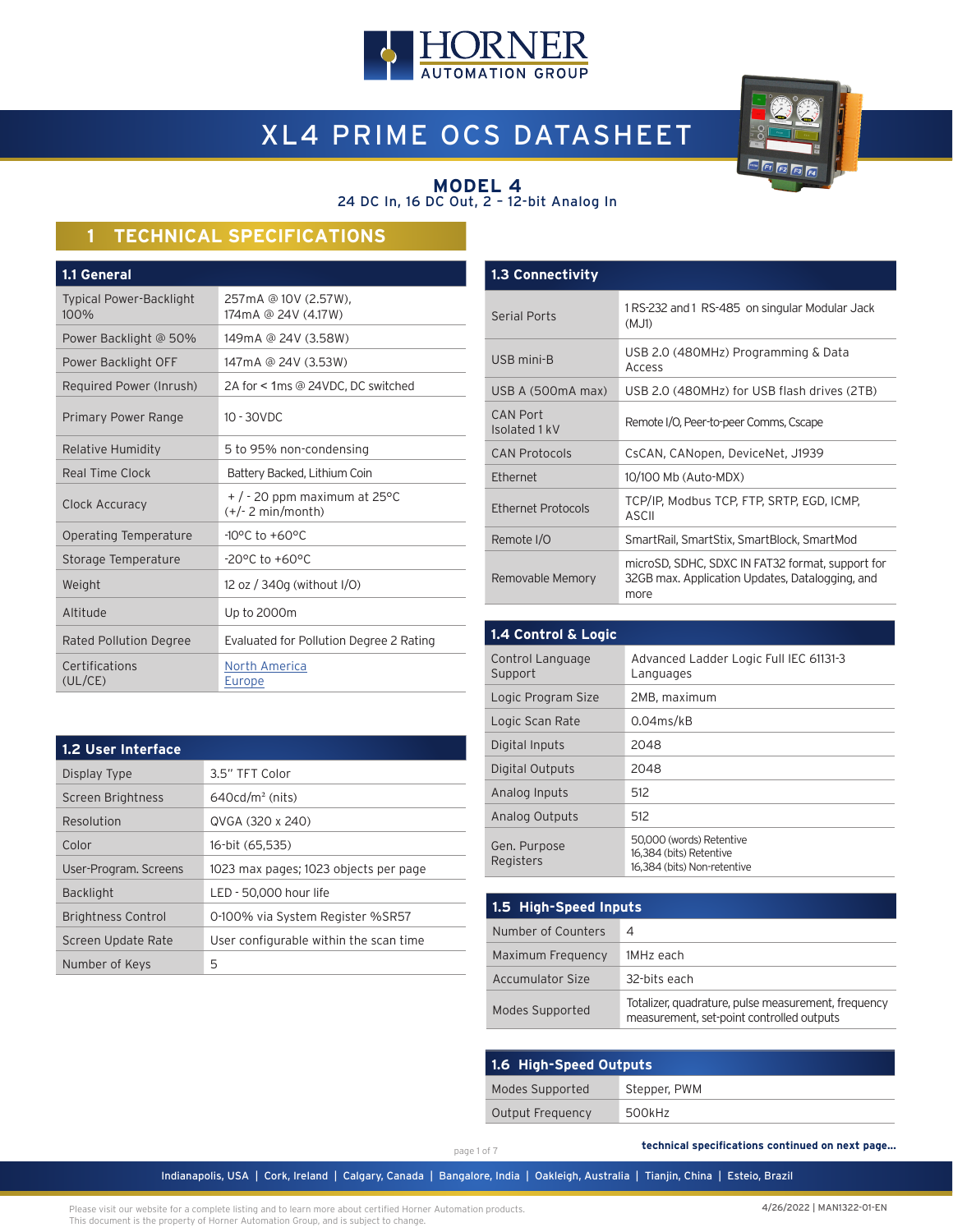

# **technical specifications continued...**

| 1.7 Digital DC Inputs                     |                                             |                          |  |  |
|-------------------------------------------|---------------------------------------------|--------------------------|--|--|
| Inputs per Module                         | 24 Including 4 Config-<br>urable HSC Inputs |                          |  |  |
| Commons per Module                        |                                             |                          |  |  |
| Input Voltage Range                       |                                             | 12VDC / 24VDC            |  |  |
| Absolute Max. Voltage                     | 30VDC Max.                                  |                          |  |  |
| Input Impedance                           | $10k\Omega$                                 |                          |  |  |
| <b>Input Current</b>                      | Positive<br>Logic                           | <b>Negative</b><br>Logic |  |  |
| <b>Upper Threshold</b><br>Lower Threshold | 0.8mA<br>0.3mA                              | $-1.6mA$<br>$-2.1mA$     |  |  |
| Max. Upper Threshold                      |                                             | 8VDC                     |  |  |
| Min. Lower Threshold                      | 3VDC                                        |                          |  |  |
| OFF to ON Response                        |                                             | 1ms                      |  |  |
| ON to OFF Response                        | 1 <sub>ms</sub>                             |                          |  |  |
| <b>High Speed Counter</b><br>Max Freg*    |                                             | 1MHz                     |  |  |

**\*See I/O info below for detail regarding HSC and PWM**

| 1.8 Digital DC Outputs                       |                                              |  |  |  |
|----------------------------------------------|----------------------------------------------|--|--|--|
| Outputs per Module                           | 16 Including 2 Config-<br>urable PWM Outputs |  |  |  |
| Commons per Module                           | 1                                            |  |  |  |
| Output Type                                  | Sourcing / 10kΩ Pull-<br>Down                |  |  |  |
| <b>Output Frequency</b>                      | 500kHz                                       |  |  |  |
| Absolute Max. Voltage                        | 28VDC Max.                                   |  |  |  |
| <b>Output Protection</b>                     | <b>Short Circuit</b>                         |  |  |  |
| Max. Output Current/Point                    | 0.5A                                         |  |  |  |
| Max. Total Current                           | 4A Continuous                                |  |  |  |
| Max. Output Supply<br>Voltage                | 30VDC                                        |  |  |  |
| Min. Output Supply<br>Voltage                | 10VDC                                        |  |  |  |
| Max. Voltage Drop at<br><b>Rated Current</b> | $0.25$ VDC                                   |  |  |  |
| Max. Inrush Current                          | 650mA per Channel                            |  |  |  |
| Min. Load                                    | None                                         |  |  |  |
| OFF to ON Response                           | 1 <sub>ms</sub>                              |  |  |  |
| ON to OFF Response                           | 1ms                                          |  |  |  |
| <b>Output Characteristics</b>                | <b>Current Sourcing</b><br>(Pos. Logic)      |  |  |  |
| <b>PWM Out</b>                               | $\approx$ 5kHz                               |  |  |  |
| Rise Time                                    | $50 - 115$ us                                |  |  |  |
| <b>Fall Time</b>                             | 8-20us                                       |  |  |  |

| 1.9 Analog Inputs                               |                                                                           |  |  |  |
|-------------------------------------------------|---------------------------------------------------------------------------|--|--|--|
| Number of Channels                              | $\mathcal{P}$                                                             |  |  |  |
| Input Ranges                                    | $0 - 10$ VDC<br>$0 - 20mA$<br>$4 - 20mA$                                  |  |  |  |
| Safe Input Range                                | $-0.5V$ to $+12V$                                                         |  |  |  |
| Input Impedance<br>(Clamped @ -0.5VDC to 12VDC) | Current Mode: 1000<br>Voltage Mode:<br>500 $k\Omega$                      |  |  |  |
| Nominal Resolution                              | 12 Bits                                                                   |  |  |  |
| %Al full scale                                  | 0V, 20mA, 100mV:<br>32,000 counts full<br>scale                           |  |  |  |
| Max. Over-Current                               | 35mA                                                                      |  |  |  |
| <b>Conversion Speed</b>                         | All channels converted<br>once per ladder scan                            |  |  |  |
| Max. Error @25°C<br>(excluding zero)            | 4-20mA 1.00%<br>0-20mA 1.00%<br>0-10VDC 0.50%                             |  |  |  |
| Filtering                                       | 160Hz hash (noise) filter<br>1-128 scan digital running<br>average filter |  |  |  |

# **2 CONTROLLER OVERVIEW**

#### **2.1 - Port Connectors**





**5**

 $C \in$ 





#### 1. Touchscreen

- 2. Function Keys
- 3. High Capacity microSD Slot 4. Configuration Switches
- 5. USB Mini-B Port
- 6. Wide-Range DC Power
- 7. CAN Port
- 8. Ethernet LAN Port
- 9. USB A Port
- 10. RS232/RS485 Serial Port

NOTE: See Precaution #12 on page 6 about USB and grounding.

# **2.2 - Power Wiring**

|               |        | <b>Primary Power Port Pins</b> |
|---------------|--------|--------------------------------|
| PIN           | SIGNAL | <b>DESCRIPTION</b>             |
|               | Ground | Frame Ground                   |
| $\mathcal{P}$ | DC-    | Input Power Supp<br>Ground     |
|               | $DC+$  | Input Power Supp<br>Voltage    |

#### DC Input / Frame

Solid/Stranded Wire: 12-24 awg (2.5-0.2mm). Strip Length: 0.28" (7mm).

Torque Rating: 4.5 – 7 in-lbs (0.50 – 0.78 N-m). DC- is internally connected to I/O V-, but is isolated from CAN V-.

A Class 2 power supply must be used.

#### POWER UP

page 2 of 7

- 1. Attach included ferrite core with a minimum
- of two turns of the DC+ and DC- signals from the
- DC supply that is powering the controller.
- 2. Connect to Earth Ground
- 3. Apply recommended power.



Supply

Supply

Indianapolis, USA | Cork, Ireland | Calgary, Canada | Bangalore, India | Oakleigh, Australia | Tianjin, China | Esteio, Brazil

Please visit our website for a complete listing and to learn more about certified Horner Automation products. This document is the property of Horner Automation Group, and is subject to change.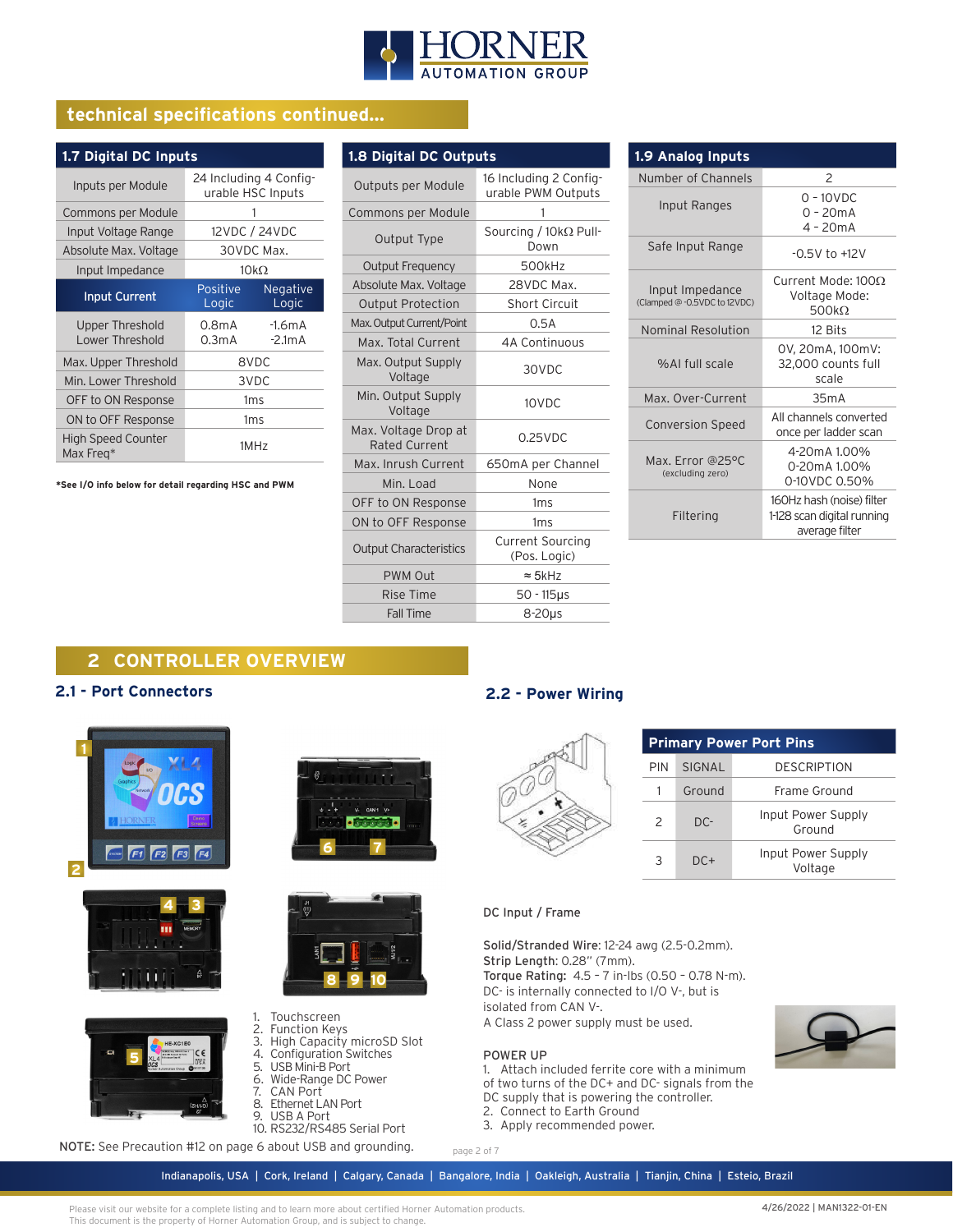

# **3 WIRING: INPUTS AND OUTPUTS**

# **3.1 - Digital Input & Output Information**



Digital inputs may be wired in either a Positive Logic or Negative Logic fashion as shown. The setting in the Cscape Hardware Configuration for the Digital Inputs must match the wiring used in order for the correct input states to be registered. No jumper settings are required. When used as a normal input and not for high speed functions, the state of the input is reflected in registers %I1 – %I12.

Digital inputs may alternately be specified for use with High Speed Counter functions, also found in the Hardware Configuration for Digital Inputs. Refer to the XL4 & XL4 Prime User Manual [MAN0964] for full details.

# **3.2 - Analog Input Information**

Raw input values for channels 1 - 2 are found in the registers as Integertype data with a range from 0 – 32000.

Analog inputs may be filtered digitally with the Filter Constant found in the Cscape Hardware Configuration for Analog Inputs. Valid filter values are 0 – 7 and act according to the following chart.



| <b>Data Values</b> |                          |  |  |
|--------------------|--------------------------|--|--|
| INPUT MODE:        | DATA FORMAT, 12-bit INT: |  |  |
| 0-20mA, 4-20mA     | 0-32000                  |  |  |
| $0-10V$            | $0 - 32000$              |  |  |

### **3.3 - Jumper Setting Details**



**NOTE:** The Cscape Module Configuration must match the selected I/O (JP) jumper settings. Cscape Path: **Controller > Hardware Configuration > Local I/O > Config > Module Setup > Analog In**

**NOTE:** When using JP3 (A1-A2), each channel can be independently configured. Back Panel Torque Rating: 3.5 - 4.0 in-lbs (0.40 - 0.45 N-m)

### **3.4 - Wiring Connectors**

#### **J1 - Orange - Digital In / Analog In**

| J1 (Orange) Name      |                   |            |                |  |
|-----------------------|-------------------|------------|----------------|--|
| 11 (9611)             | Digital In 1      |            | 12<br>13       |  |
| 12 (%12)              | Digital In 2      | $12 - 24$  |                |  |
| 13(%13)               | Digital In 3      | VDC        | 14             |  |
| 14(%14)               | Digital In 4      |            | 15             |  |
| 15(%15)               | Digital In 5      |            | 16             |  |
| 16(%16)               | Digital In 6      |            | 17             |  |
| 17(%17)               | Digital In 7      |            | 18             |  |
| 18(%18)               | Digital In 8      |            | H1             |  |
| H1(%19)               | HSC1 / Dig. In 9  |            | H <sub>2</sub> |  |
| H <sub>2</sub> (%110) | HSC2 / Dig. In 10 |            | H <sub>3</sub> |  |
| H3 (%111)             | HSC3 / Dig. In 11 |            | H4             |  |
| H4(%112)              | HSC4 / Dig. In 12 | $20mA +$   |                |  |
| A1 (% A11)            | Analog In 1       | $LOOP +$   | A <sub>1</sub> |  |
| A2 (%AI2)             | Analog In 2       | <b>PWR</b> | A <sub>2</sub> |  |
| O <sub>V</sub>        | Common            | 0-10VDC    |                |  |





#### 20mA Analog In - Self Powered



Indianapolis, USA | Cork, Ireland | Calgary, Canada | Bangalore, India | Oakleigh, Australia | Tianjin, China | Esteio, Brazil

0-10VDC IN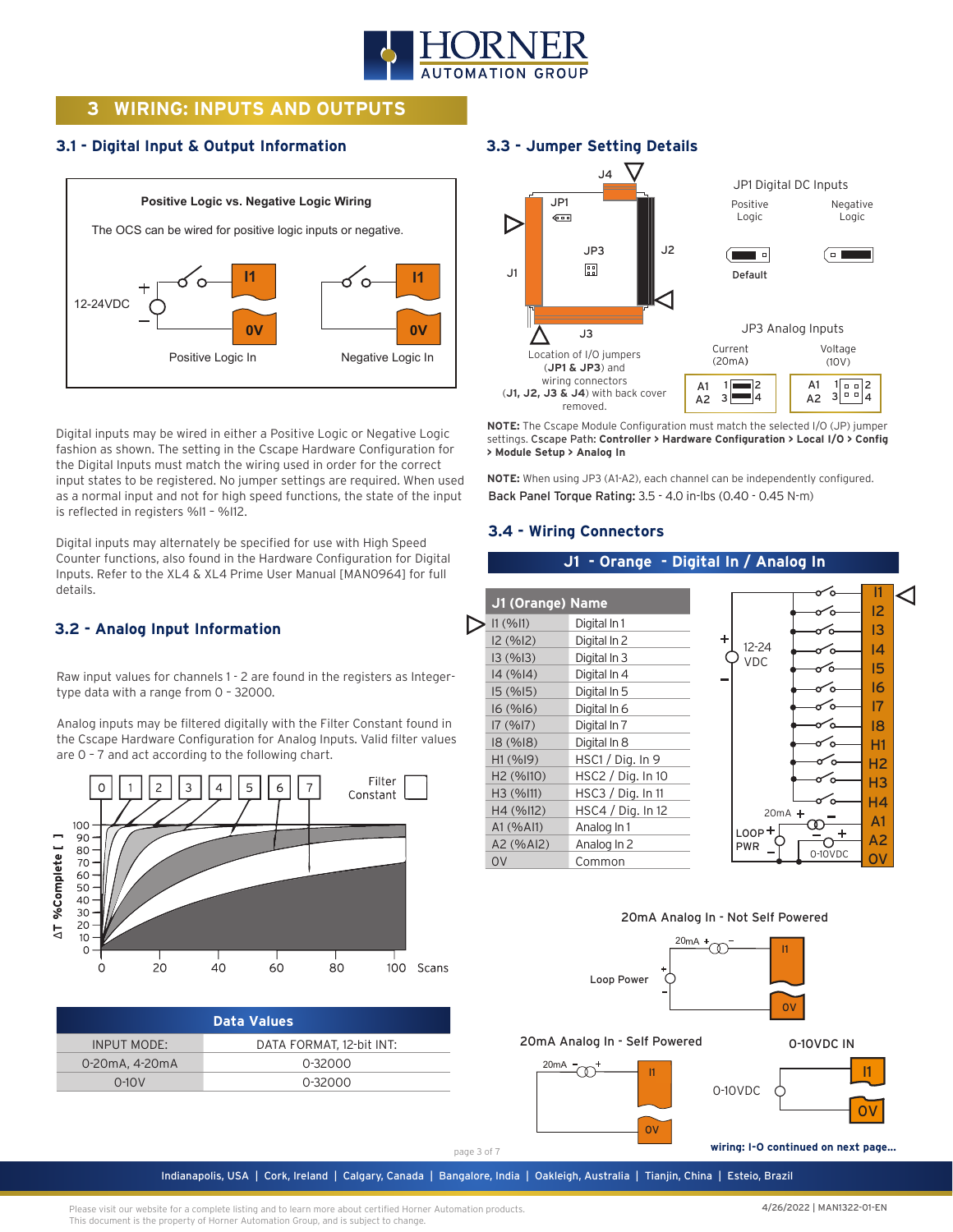

# **wiring: I-O continued...**

# **J2 - Black - Digital Out**

| J2 (Black) Name |                  |
|-----------------|------------------|
| 0 <sup>V</sup>  | Common           |
| $V +$           | V+               |
| <b>NC</b>       | No Connect       |
| Q12 (%Q12)      | Digital Out 12   |
| Q11 (%Q11)      | Digital Out 11   |
| Q10 (%Q10)      | Digital Out 10   |
| Q9 (%Q9)        | Digital Out 9    |
| Q8 (%Q8)        | Digital Out 8    |
| Q7 (%Q7)        | Digital Out 7    |
| Q6 (%Q6)        | Digital Out 6    |
| Q5 (%Q5)        | Digital Out 5    |
| Q4 (%Q4)        | Digital Out 4    |
| Q3 (%Q3)        | Digital Out 3    |
| Q2 (%Q2)        | Dig. Out 2/PWM 2 |
| Q1 (%Q1)        | Dig. Out 1/PWM1  |

| $10 - 30VDC$     | OV              |  |
|------------------|-----------------|--|
| ٠                | V+              |  |
| LOAD             | Q13             |  |
| ٠<br>LOAD        | Q12             |  |
| +<br>LOAD        | Q11             |  |
| LOAD             | Q1O             |  |
| LOAD             | Q9              |  |
| $\ddot{}$<br>0AD | Q8              |  |
| LOAD             | Q7              |  |
| ┿                |                 |  |
| LOAD<br>+        | Q6              |  |
| LOAD             | Q5              |  |
| LOAD             | Q4              |  |
| +<br>LOAD        | $\overline{Q3}$ |  |
|                  | Q <sub>2</sub>  |  |
| LOAD             |                 |  |
| LOAD             | Q1              |  |

#### **J4 - Orange**

Positive Logic / Digital Out





# **4 COMMUNICATIONS**

### **4.1 - CAN Communications**

**4.2 - Ethernet Communications**

Solid/Stranded Wire: 12-24 awg (2.5-0.2mm).

ground via a 1MΩ resistor and 10 nF capacitor.

Torque, Terminal Hold-Down Screws: 4.5 – 7 in-lbs (0.50 – 0.78 N-m). V+ pin is not internally connected, the SHLD pin is connected to Earth



Strip Length: 0.28" (7mm).

| <b>CAN Pin Assignments</b> |               |                       |  |
|----------------------------|---------------|-----------------------|--|
| PIN                        | <b>SIGNAL</b> | <b>DESCRIPTION</b>    |  |
| 1                          | $V -$         | CAN Ground - Black    |  |
| $\overline{2}$             | CN L          | CAN Data Low - Blue   |  |
| з                          | <b>SHLD</b>   | Shield Ground - None  |  |
| 4                          | CN H          | CAN Data High - White |  |
| 5                          | $V + (NC)$    | No Connect - Red      |  |

### **J3 - Orange - Positive Logic / Digital In**

| J3 (Orange) Name |               |          |  | 113        |
|------------------|---------------|----------|--|------------|
| 113 (%113)       | Digital In 13 |          |  | 114        |
| I14 (%I14)       | Digital In 14 |          |  | 115        |
| 115 (%115)       | Digital In 15 |          |  |            |
| 116 (%116)       | Digital In 16 | ٠        |  | 116        |
| 117 (%117)       | Digital In 17 | 12-24VDC |  | 117        |
| 118(%118)        | Digital In 18 |          |  | 118        |
| 119 (%119)       | Digital In 19 |          |  |            |
| I20 (%I20)       | Digital In 20 |          |  | <b>I19</b> |
| I21 (%I21)       | Digital In 21 |          |  | 12C        |
| 122 (%122)       | Digital In 22 |          |  |            |
| I23 (%I23)       | Digital In 23 |          |  | 121        |
| I24 (%I24)       | Digital In 24 |          |  | 122        |
| <b>OV</b>        | Common        |          |  | 123        |
|                  |               |          |  |            |
|                  |               |          |  | 124        |

# 8  $\overline{q}$  $\overline{O}$  $\mathbf{I}$ **2** Locking spring-clamp, two-terminators per conductor.

 $\overline{3}$ I24 0V

4 5 6

CAN

#### **Wiring Details:**

Solid/Stranded Wire: 12-24 awg (2.5-0.2mm<sup>2</sup>).

Strip Length: 0.28" (7mm).

Torque, Terminal Hold-Down Screws: 4.5 – 7 in-lbs (0.50 – 0.78 N-m).

Green LED indicates link – when illuminated, data communication is available.

Yellow LED indicates activity – when flashing, data is in transmission.

page 4 of 7

 $\frac{\infty}{1}$ 

٦.

 **communications continued on next page...**

Indianapolis, USA | Cork, Ireland | Calgary, Canada | Bangalore, India | Oakleigh, Australia | Tianjin, China | Esteio, Brazil

Please visit our website for a complete listing and to learn more about certified Horner Automation products. This document is the property of Horner Automation Group, and is subject to change.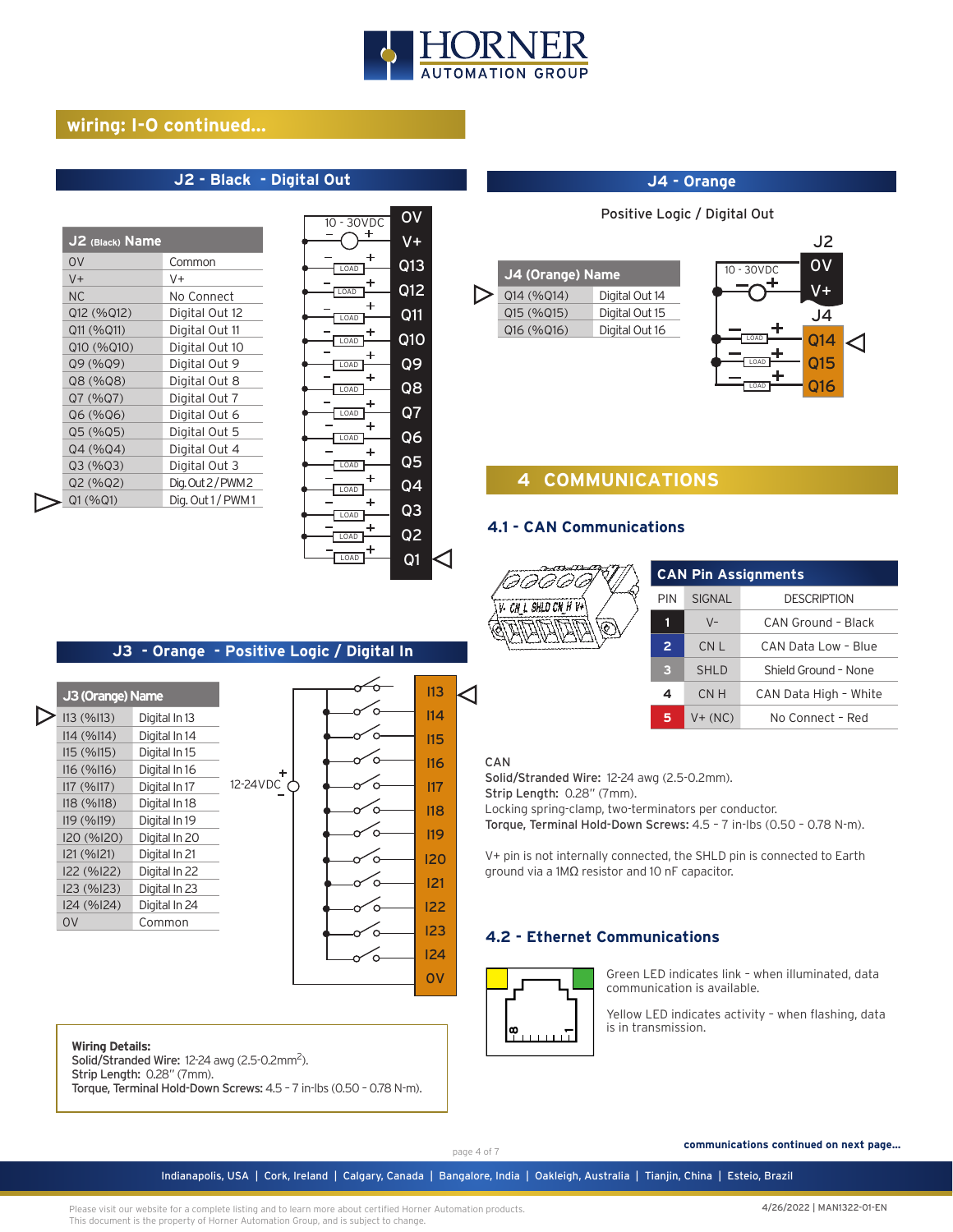

# **communications continued...**

#### **4.3 - Serial Communications**



#### **MJ1/2 SERIAL PORTS**

Two Serial Ports on One Module Jack (8posn) **MJ1:** RS-232 w/Full Handshaking **MJ2:** RS-485 Half-Duplex

| <b>MJ1 PINS</b> |               |                  | <b>MJ2 PINS</b> |                  |
|-----------------|---------------|------------------|-----------------|------------------|
| <b>PIN</b>      | <b>SIGNAL</b> | <b>DIRECTION</b> | <b>SIGNAL</b>   | <b>DIRECTION</b> |
| 8               | <b>TXD</b>    | <b>OUT</b>       |                 |                  |
| $\overline{7}$  | <b>RXD</b>    | IN               | --              |                  |
| 6               | <b>OV</b>     | GROUND           | <b>OV</b>       | <b>GROUND</b>    |
| 5               | +5V @ 60mA    | <b>OUT</b>       | +5V @ 60mA      | <b>OUT</b>       |
| $\overline{4}$  | <b>RTS</b>    | <b>OUT</b>       |                 |                  |
| 3               | <b>CTS</b>    | IN               |                 |                  |
| 2               | --            | --               | $RX - / TX -$   | IN / OUT         |
|                 |               |                  | $RX+ / TX+$     | IN / OUT         |

Attach optional ferrite core with a minimum of two turns of serial cable. See website for more details. [Part #: HE-FBD001]

### **4.4 - Dip Switches**



The DIP switches are used to provide a built-in termination to the MJ2 port if needed. The termination for these ports should only be used if this device is located at either end of the multidrop/ daisy-chained RS-485 network.

| <b>DIP SWITCHES</b> |                         |                   |                |
|---------------------|-------------------------|-------------------|----------------|
| PIN                 | <b>NAMF</b>             | <b>FUNCTION</b>   | <b>DEFAULT</b> |
|                     | M.J1 RS-485 Termination | $ON = Terminated$ | OFF            |
|                     | Spare                   | Always OFF        | OFF            |
|                     | <b>Factory Use</b>      | <b>Always OFF</b> | OFF            |

# **5 BUILT-IN I/O for Model 4**

All XL4 & XL4 models (except the Model 0) feature built-in I/O. The I/O is mapped into OCS Register space, in three separate areas – Digital/ Analog I/O, High-Speed Counter I/O, and High-Speed Output I/O. Digital/ Analog I/O location is fixed starting at 1, but the high-speed counter and high-speed output references may be mapped to any open register location. For more details, see the XL4 & XL4 Prime OCS User's Manual [MAN0964].

| <b>Digital and Analog I/O Functions</b> |           |  |  |
|-----------------------------------------|-----------|--|--|
| Digital Inputs                          | $%11-24$  |  |  |
| Reserved                                | $%125-31$ |  |  |
| <b>ESCP Alarm</b>                       | %132      |  |  |
| Digital Outputs                         | %01-16    |  |  |
| Reserved                                | %017-24   |  |  |
| Analog Inputs                           | $%A11-2$  |  |  |
| Reserved                                | $%A13-12$ |  |  |
| Analog Outputs                          | n/a       |  |  |
| Reserved                                | %A01-8    |  |  |

# **6 ANALOG IN TRANZORB FAILURE**

A common cause of Analog Input Tranzorb Failure on Analog Inputs Model 2, 3, 4 & 5: If a 4- 20mA circuit is initially wired with loop power, but without a load, the Analog input could see 24VDC. This is higher than the rating of the tranzorb. This can be solved by NOT connecting loop power prior to load connection, or by installing a low-cost PTC in series between the load and analog input.



page 5 of 7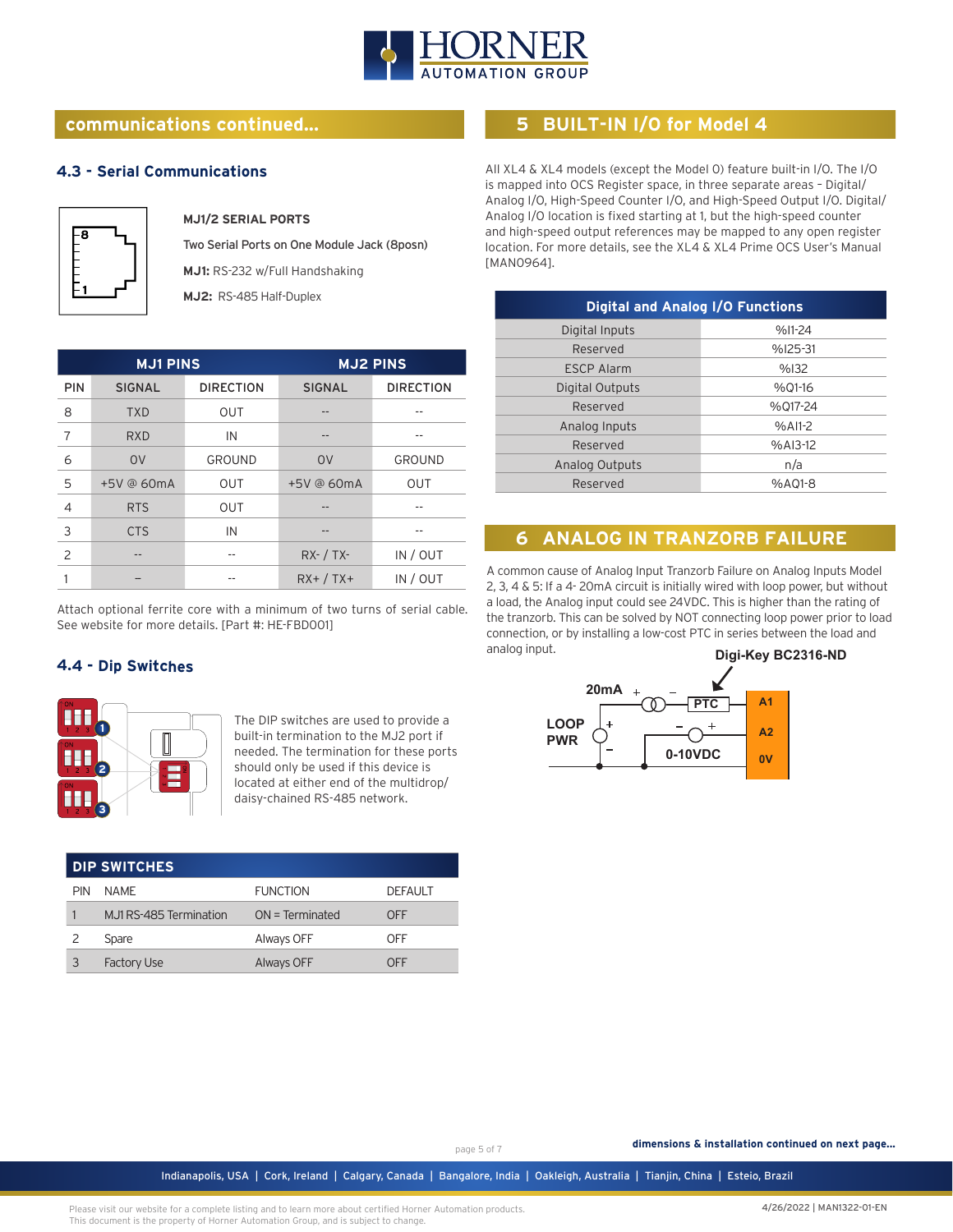

# **7 DIMENSIONS & INSTALLATION**

### **7.1 - Dimensions**



\* +/- 0.1mm cutout tolerance

#### **7.2 - Installation Procedure**

- The XL4 Prime utilizes a clip installation method to ensure a robust and watertight seal to the enclosure. Please follow the steps below for the proper installation and operation of the unit.
- This equipment is suitable for Class I, Division 2, Groups A, B, C and D or non-hazardous locations only.
- Digital outputs shall be supplied from the same source as the operator control station.
- Jumpers on connector JP1 shall not be removed or replaced while the circuit is live unless the area is known to be free of ignitable concentrations of flammable gases or vapors.
- 1. Carefully locate an appropriate place to mount the XL4 Prime. Be sure to leave enough room at the top of the unit for insertion and removal of the microSD™ card.
- 2. Carefully cut the host panel per the diagram, creating a 92mm x 92mm +/-0.1mm opening into which the XL4 Prime may be installed. If the opening is too large, water may leak into the enclosure, potentially damaging the unit. If the opening is too small, the OCS may not fit through the hole without damage.
- 3. Remove any burrs and or sharp edges and ensure the panel is not warped in the cutting process.
- 4. Remove all Removable Terminals from the XL4 Prime. Insert the XL4 Prime through the panel cutout (from the front). The gasket must be between the host panel and the XL4 Prime.
- 5. Install and tighten the four mounting clips (provided in the box) until the gasket forms a tight seal
- NOTE: Max torque is 0.8 to 1.13Nm, 7 to 10 in-lbs. 6. Reinstall the I/O Removable Terminal Blocks. Connect communications cables to the serial port, USB ports, Ethernet port, and CAN port as required.

### **XL4 & XL4 Prime User Manual [MAN0964]**

The User Manual includes extensive information on:

- Built-in I/O
- Common %S & %SR Registers
- HSC/PWM/Totalizer/Quadrature & Accumulator Registers
- Resource Limits